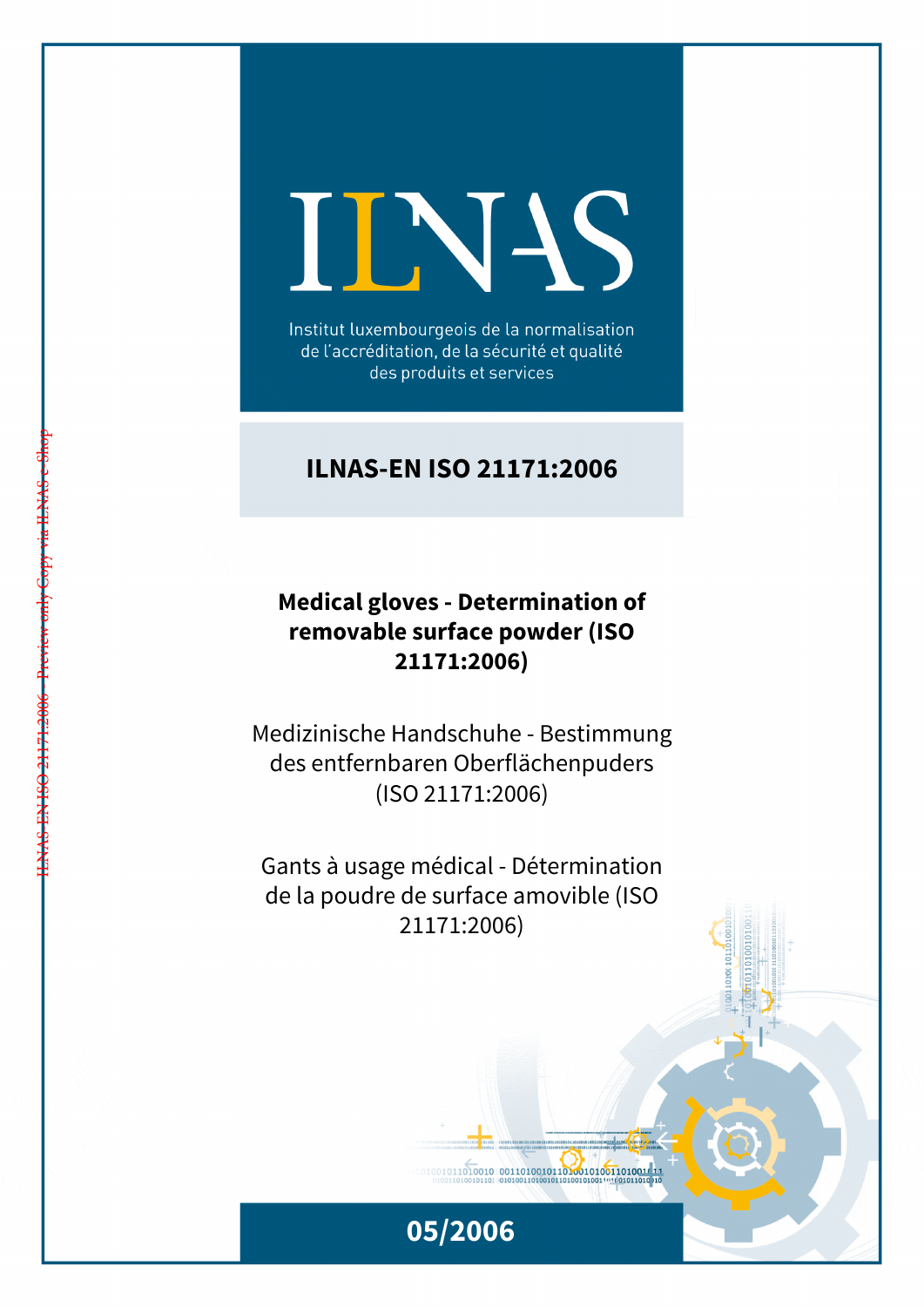#### **National Foreword**

This European Standard EN ISO 21171:2006 was adopted as Luxembourgish Standard ILNAS-EN ISO 21171:2006.

Every interested party, which is member of an organization based in Luxembourg, can participate for FREE in the development of Luxembourgish (ILNAS), European (CEN, CENELEC) and International (ISO, IEC) standards:

- Participate in the design of standards
- Foresee future developments
- Participate in technical committee meetings

https://portail-qualite.public.lu/fr/normes-normalisation/participer-normalisation.html

## **THIS PUBLICATION IS COPYRIGHT PROTECTED**

Nothing from this publication may be reproduced or utilized in any form or by any mean - electronic, mechanical, photocopying or any other data carries without prior permission!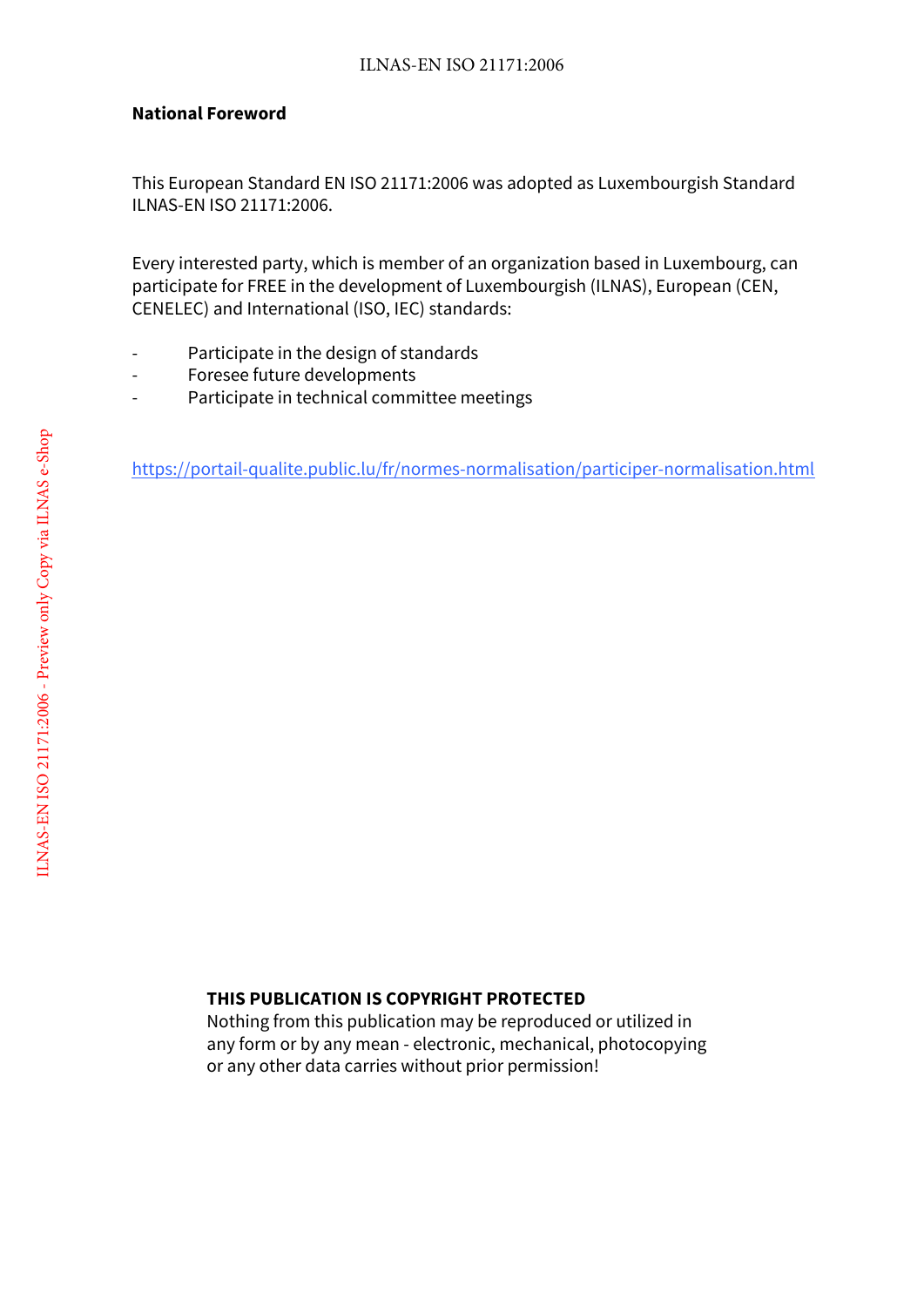# EUROPEAN STANDARD<sup>ILNAS-EN ISO 21171:2006</sup>N ISO 21171

# NORME EUROPÉENNE

EUROPÄISCHE NORM

May 2006

ICS 11.140

English Version

# Medical gloves - Determination of removable surface powder (ISO 21171:2006)

Gants à usage médical - Détermination de la poudre de surface amovible (ISO 21171:2006)

Medizinische Handschuhe - Bestimmung des entfernbaren Oberflächenpuders (ISO 21171:2006)

This European Standard was approved by CEN on 3 April 2006.

CEN members are bound to comply with the CEN/CENELEC Internal Regulations which stipulate the conditions for giving this European Standard the status of a national standard without any alteration. Up-to-date lists and bibliographical references concerning such national standards may be obtained on application to the Central Secretariat or to any CEN member.

This European Standard exists in three official versions (English, French, German). A version in any other language made by translation under the responsibility of a CEN member into its own language and notified to the Central Secretariat has the same status as the official versions.

CEN members are the national standards bodies of Austria, Belgium, Cyprus, Czech Republic, Denmark, Estonia, Finland, France, Germany, Greece, Hungary, Iceland, Ireland, Italy, Latvia, Lithuania, Luxembourg, Malta, Netherlands, Norway, Poland, Portugal, Romania, Slovakia, Slovenia, Spain, Sweden, Switzerland and United Kingdom.



EUROPEAN COMMITTEE FOR STANDARDIZATION COMITÉ EUROPÉEN DE NORMALISATION EUROPÄISCHES KOMITEE FÜR NORMUNG

**Management Centre: rue de Stassart, 36 B-1050 Brussels**

© 2006 CEN All rights of exploitation in any form and by any means reserved worldwide for CEN national Members.

Ref. No. EN ISO 21171:2006: E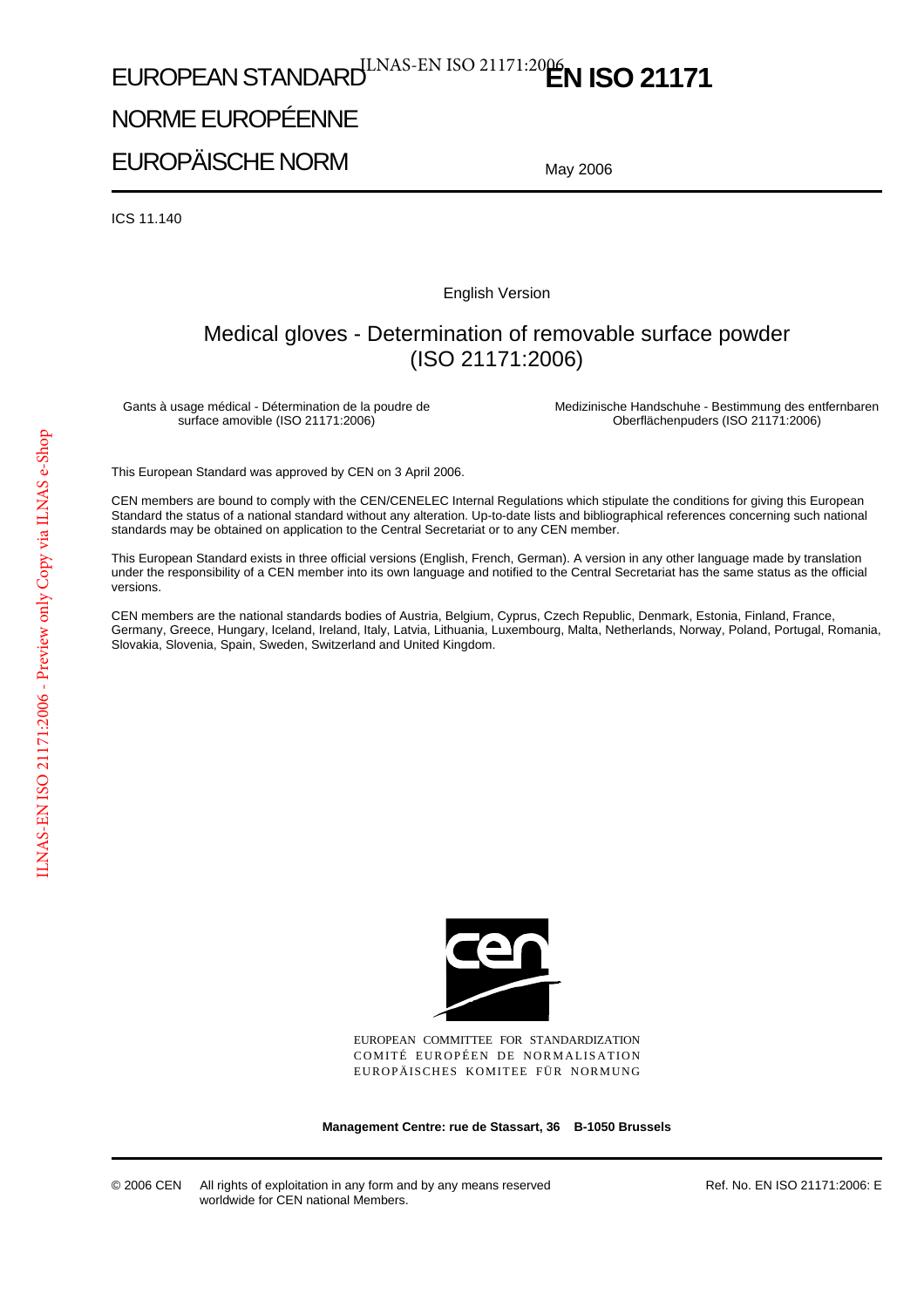#### **Foreword**

This document (EN ISO 21171:2006) has been prepared by Technical Committee ISO/TC 45 "Rubber and rubber products" in collaboration with Technical Committee CEN/TC 205 "Non-active medical devices", the secretariat of which is held by DIN.

This European Standard shall be given the status of a national standard, either by publication of an identical text or by endorsement, at the latest by November 2006, and conflicting national standards shall be withdrawn at the latest by November 2006.

This document has been prepared under a mandate given to CEN by the European Commission and the European Free Trade Association, and supports essential requirements of EU Directive(s).

For relationship with EU Directive(s), see informative Annex ZA, which is an integral part of this document.

According to the CEN/CENELEC Internal Regulations, the national standards organizations of the following countries are bound to implement this European Standard: Austria, Belgium, Cyprus, Czech Republic, Denmark, Estonia, Finland, France, Germany, Greece, Hungary, Iceland, Ireland, Italy, Latvia, Lithuania, Luxembourg, Malta, Netherlands, Norway, Poland, Portugal, Romania, Slovakia, Slovenia, Spain, Sweden, Switzerland and United Kingdom.

#### **Endorsement notice**

The text of ISO 21171:2006 has been approved by CEN as EN ISO 21171:2006 without any modifications.